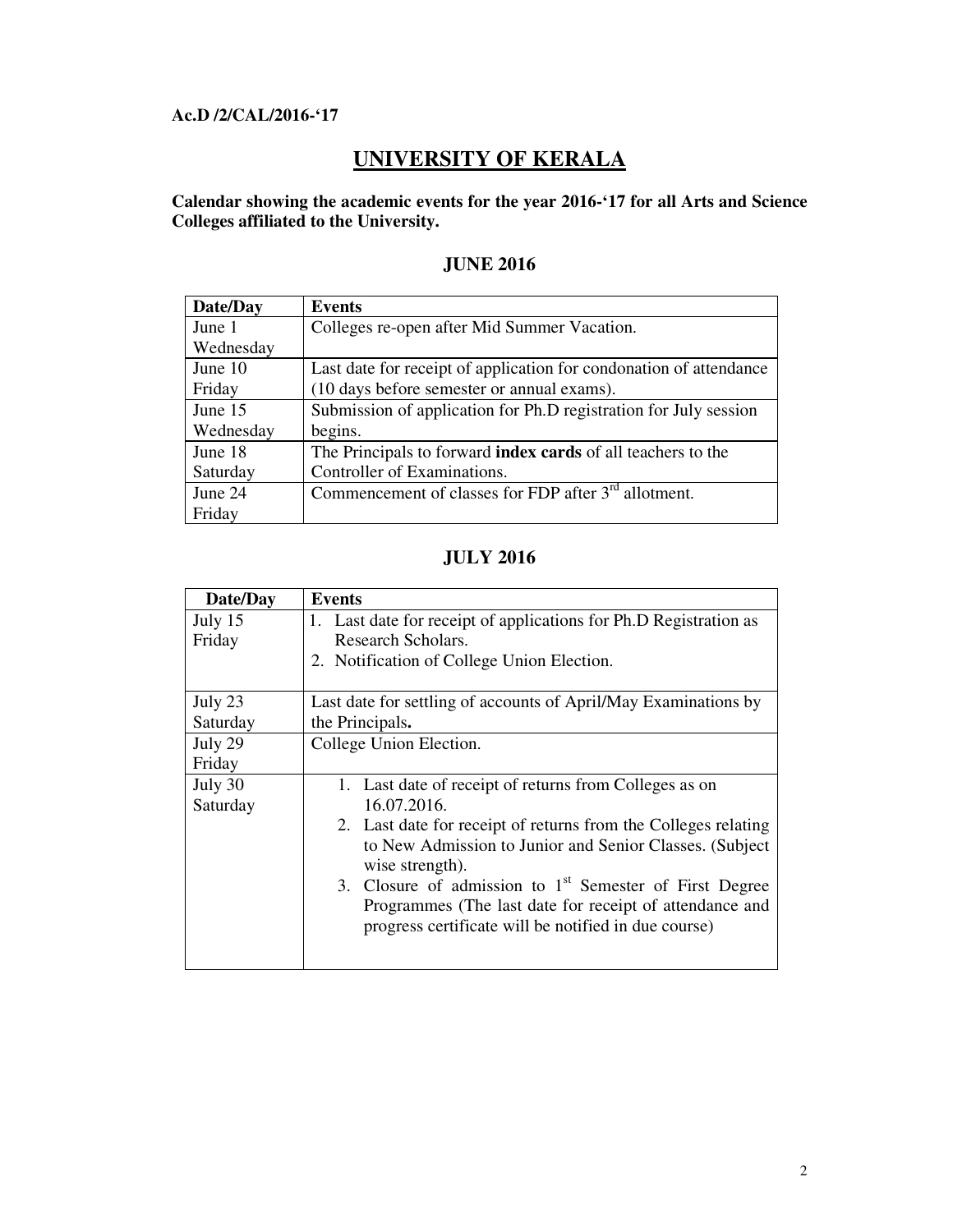# **AUGUST 2016**

| Date/Day               | <b>Events</b>                                                                                                                                                                                                                                                                                  |
|------------------------|------------------------------------------------------------------------------------------------------------------------------------------------------------------------------------------------------------------------------------------------------------------------------------------------|
| August 5<br>Friday     | 1. Last date for receipt of reports from the Colleges in Subjects<br>and Courses for which classes have not been started for want of<br>students.                                                                                                                                              |
| August 29<br>Monday    | Closure of admission of FDP for the academic year 2016-17.                                                                                                                                                                                                                                     |
| August 31<br>Wednesday | 1. Last date for applying for Research Grant from Approved<br><b>Research Centres.</b><br>2. Last date for submission of application for affiliation of new<br>colleges /new courses/ permanent enhancement of seats/<br>additional batches during the succeeding academic year (2016-<br>17). |

#### **SEPTEMBER 2016**

| Date/Day     | Events                                                   |
|--------------|----------------------------------------------------------|
| September 9  | Colleges close for Onam Holidays on 09.09.2016 evening.  |
| Friday       | (Onam Holidays from 10.09.2016 to 19.09.2016)            |
|              |                                                          |
|              |                                                          |
| September 23 | Last date for receipt of applications for exemption from |
| Friday       | production of Attendance Certificate.                    |

## **OCTOBER 2016**

| Date/Day   | <b>Events</b>                                                      |
|------------|--------------------------------------------------------------------|
| October 1  | Last date for receipt of applications for Private Registration for |
| Saturday   | Degree Courses (Annual Scheme) without fine.                       |
| October 7  | Last date for receipt of application for revision or correction of |
| Friday     | Register of candidates.                                            |
| October 31 | Last date for receipt of Return of Matriculates without fine       |
| Monday     | (MFR)-3 months from last date of admission of a course.            |
|            | 2. Last date for receipt of application for Private Registration   |
|            | for Degree Course with fine (Annual Scheme).                       |

#### **NOVEMBER 2016**

| Date/Day    | Events                                                          |
|-------------|-----------------------------------------------------------------|
| November 4  | 1. Last date of receipt of Return of matriculates with fine     |
| Friday      | $(MFR)$ .                                                       |
|             | 2. Notification for grants for Research Journals.               |
| November 28 | Last date to intimate the Elective Subjects $(6th$ Semester) in |
| Monday      | respect of candidates appearing for CBCSS Examinations to the   |
|             | University before commencement of $6th$ semester.               |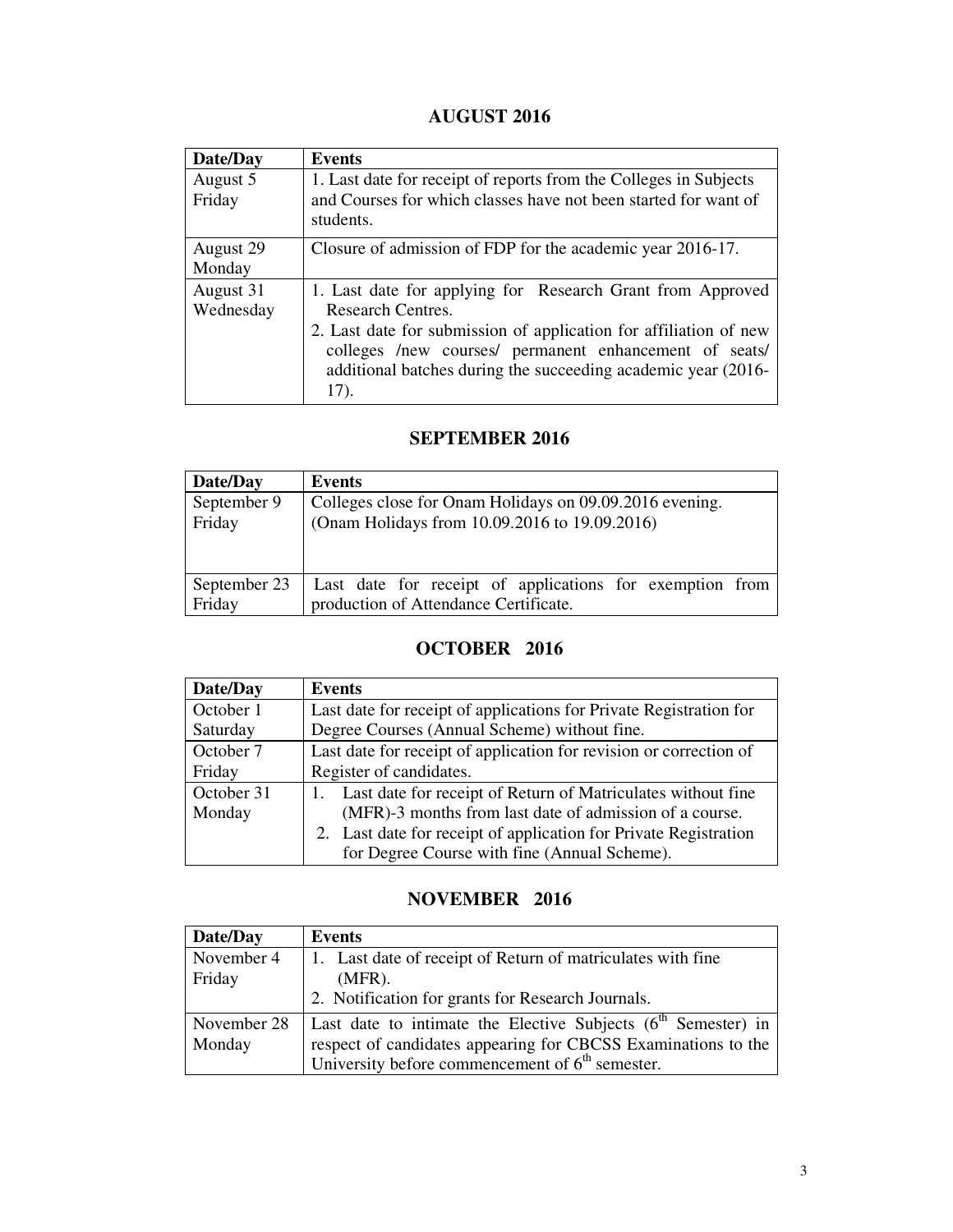# **DECEMBER 2016**

| Date/Day    | <b>Events</b>                                                     |
|-------------|-------------------------------------------------------------------|
| December 01 |                                                                   |
| Thursday    |                                                                   |
| to          | College Youth Festival (Any two days between this schedule)       |
| December 09 |                                                                   |
| Friday      |                                                                   |
| December 05 | Last date for submitting application for Grants to Research       |
| Monday      | Journals published by affiliated colleges and Institutions        |
|             | recognized by the University.                                     |
| December 15 | Submission of application for Ph.D registration for the January   |
| Thursday    | session begins.                                                   |
| December 22 | Colleges close for X'mas Holidays on 23.12.2016 evening.          |
| Wednesday   | (Christmas Holidays from 24/12/2016 to 02/01/2017)                |
| December 31 | 1. Last date for consideration of the application for affiliation |
| Thursday    | by the Syndicate preceding the Academic year during which         |
|             | the college or courses are proposed to be started.                |
|             | 2. Notification for Best Thesis Award.                            |

# **JANUARY 2017**

| Date/Day                                              | <b>Events</b>                                                                   |
|-------------------------------------------------------|---------------------------------------------------------------------------------|
| January 3                                             | Colleges Re-open after Christmas Holidays                                       |
| Tuesday                                               |                                                                                 |
| January 5<br>Thursday                                 | Principals to send Annual Reports to the Registrar                              |
|                                                       |                                                                                 |
|                                                       | Last date to intimate the Elective Subjects in respect of                       |
| January 7                                             | candidates appearing for University PG Examinations of                          |
| Saturday                                              | March/April 2017, to the University before commencement of                      |
|                                                       | Respective Semesters.                                                           |
| January 5<br>Thursday<br>To<br>January 14<br>Saturday | University Youth Festival                                                       |
| January 15                                            | 1. Last date for receipt of applications for Ph.D Registration of               |
| Sunday                                                | Research Scholars.                                                              |
| January 16                                            | 1. Last date for receiving application for Best Research                        |
| Monday                                                | Publication Award.                                                              |
| January 21<br>Saturday                                | Last date for receipt of half yearly returns from Colleges as on<br>15/01/2017. |